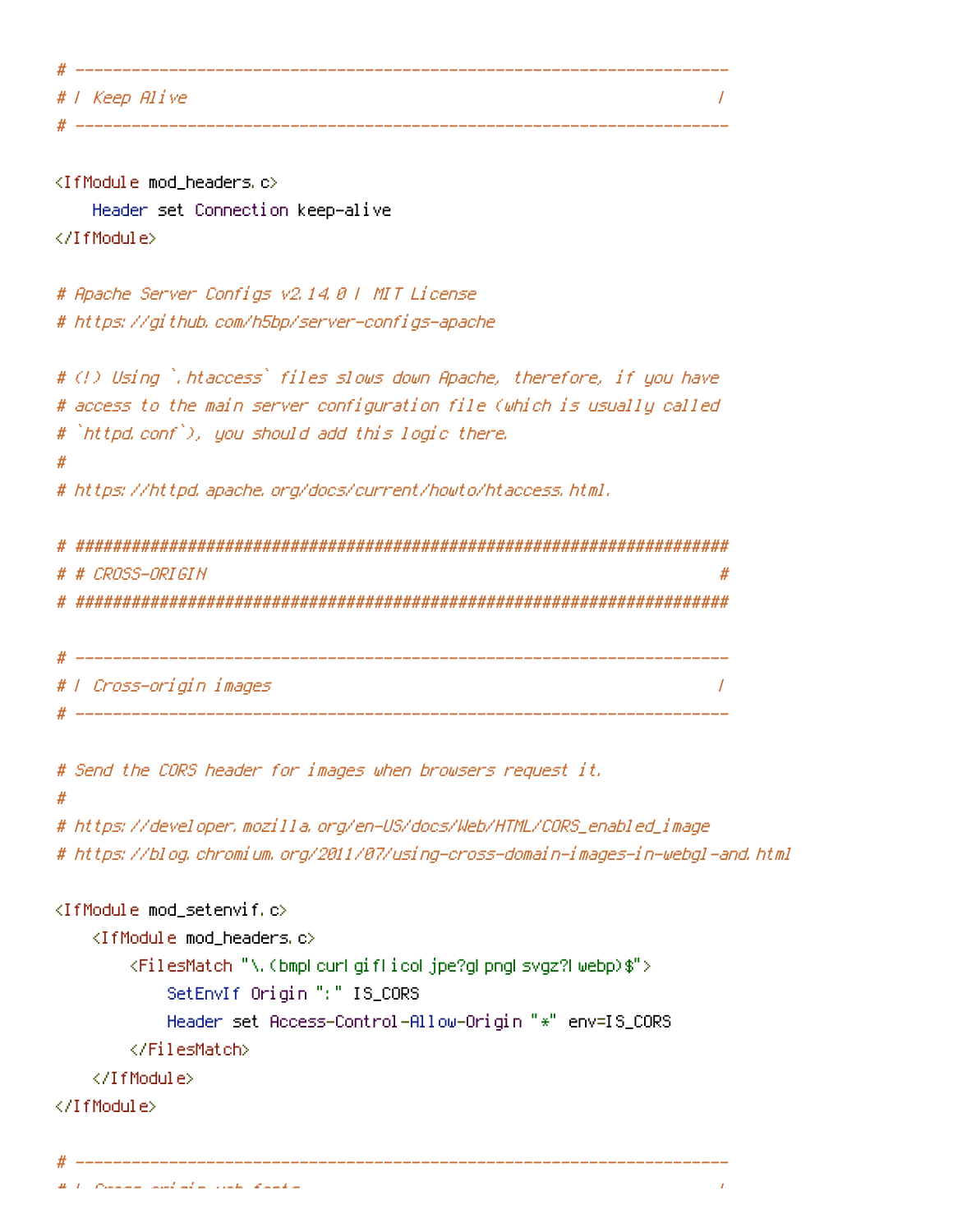```
# Allow cross-origin access to web fonts.
```

```
<IfModule mod_headers.c>
    <FilesMatch "\.(eot|otf|tt[cf]|woff2?)$">
        Header set Access-Control-Allow-Origin "*"
    </FilesMatch>
</IfModule>
```
# ----------------------------------------------------------------------

| # # FRRNRS                      |  |
|---------------------------------|--|
|                                 |  |
|                                 |  |
|                                 |  |
| #   Custom error messages/pages |  |
|                                 |  |

# Customize what Apache returns to the client in case of an error. # https://httpd.apache.org/docs/current/mod/core.html#errordocument

ErrorDocument 404 /404.html

```
# ----------------------------------------------------------------------
# | Error prevention |
# ----------------------------------------------------------------------
```
# Disable the pattern matching based on filenames. # # This setting prevents Apache from returning <sup>a</sup> 404 error as the result # of <sup>a</sup> rewrite when the directory with the same name does not exist. # # https://httpd.apache.org/docs/current/content-negotiation.html#multiviews

Options +MultiViews

| # # INTERNET EXPLORER |  |
|-----------------------|--|
|                       |  |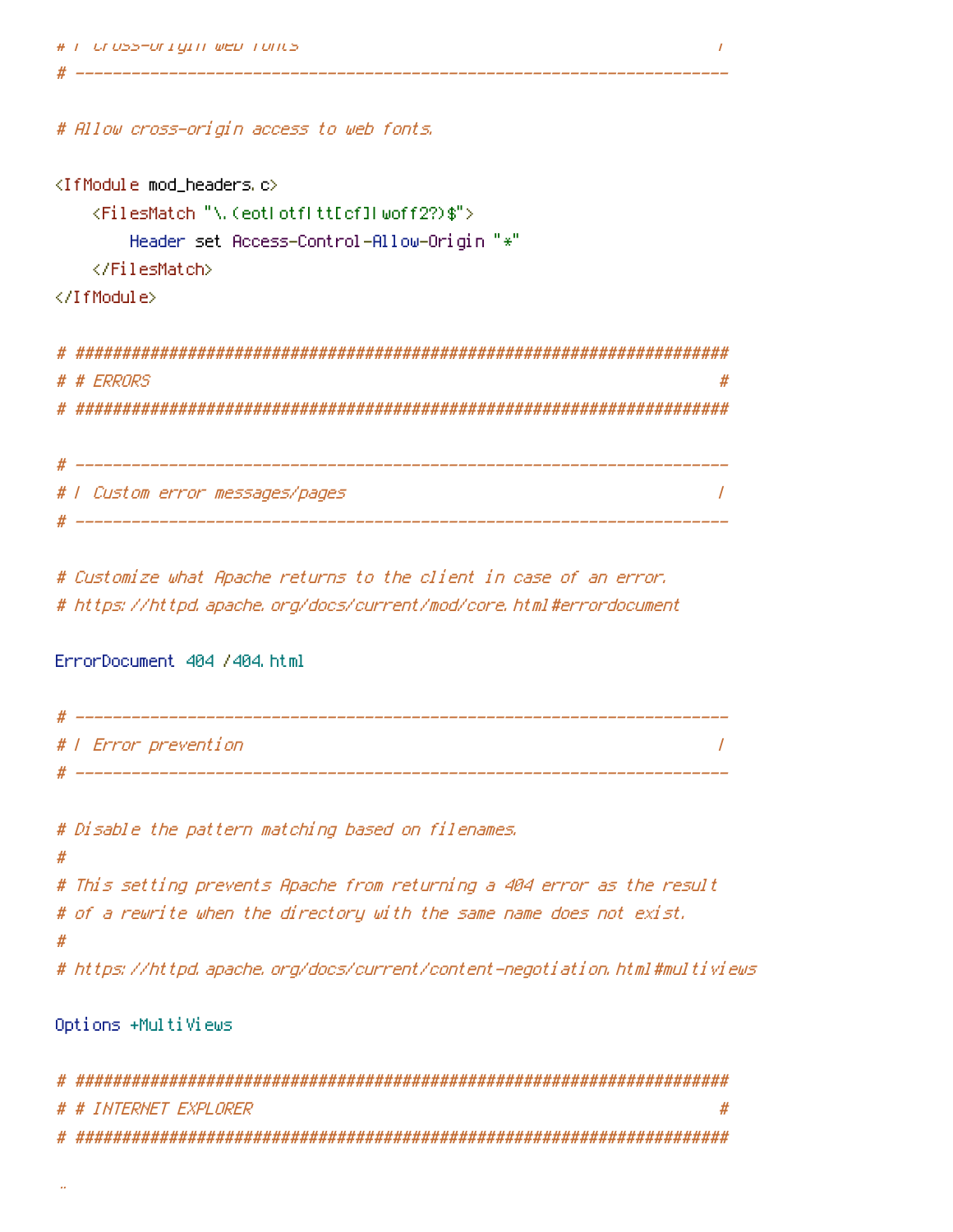```
# | Document modes |
```

```
# Force Internet Explorer 8/9/10 to render pages in the highest mode
# available in the various cases when it may not.
#
# https://hsivonen.fi/doctype/#ie8
#
# (!) Starting with Internet Explorer 11, document modes are deprecated.
# If your business still relies on older web apps and services that were
# designed for older versions of Internet Explorer, you might want to
# consider enabling `Enterprise Mode` throughout your company.
#
# https://msdn.microsoft.com/en-us/library/ie/bg182625.aspx#docmode
# http://blogs.msdn.com/b/ie/archive/2014/04/02/stay-up-to-date-with-enterprise-mode-for-
internet-explorer-11.aspx
```

```
<IfModule mod_headers.c>
```
Header set X-UA-Compatible "IE=edge"

# `mod\_headers` cannot match based on the content-type, however, # the `X-UA-Compatible` response header should be sent only for # HTML documents and not for the other resources.

# ----------------------------------------------------------------------

# ----------------------------------------------------------------------

<FilesMatch "\.

(appcache|atom|bbaw|bmp|crx|css|cur|eot|f4[abpv]|flv|geojson|gif|htc|ico|jpe? g|js|json(ld)?

|m4[av]|manifest|map|mp4|oex|og[agv]|opus|otf|pdf|png|rdf|rss|safariextz|svgz? |swf|topojson|tt[cf]|txt|vcard|vcf|vtt|webapp|web[mp]|webmanifest|woff2?|xloc|xml|xpi)\$">

```
Header unset X-UA-Compatible
```
</FilesMatch>

```
</IfModule>
```

| # # MEDIA TYPES AND CHARACTER ENCODINGS | # |
|-----------------------------------------|---|
|                                         |   |

# ----------------------------------------------------------------------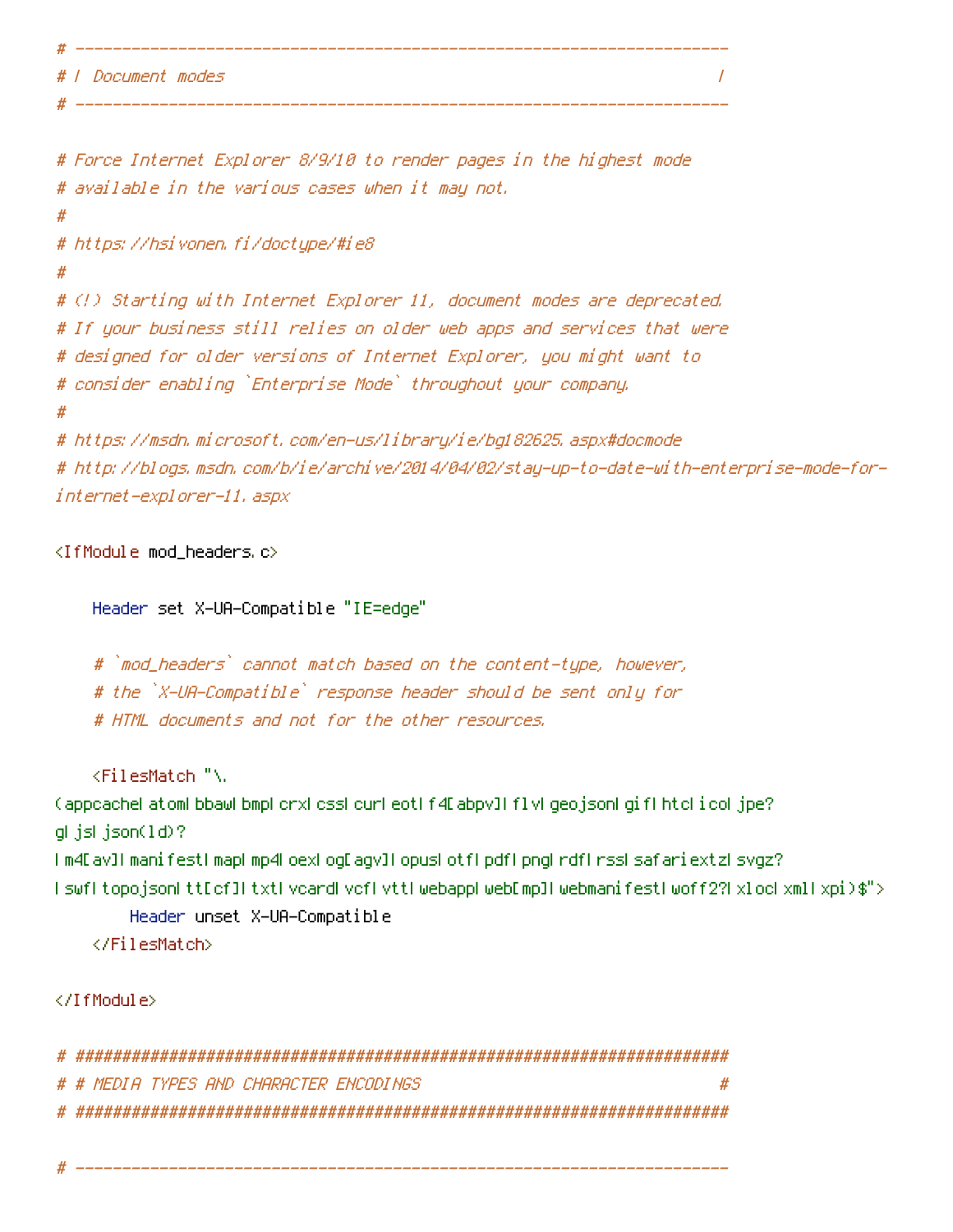# Serve resources with the proper media types (f.k.a. MIME types). # # https://www.iana.org/assignments/media-types/media-types.xhtml # https://httpd.apache.org/docs/current/mod/mod\_mime.html#addtype

# ----------------------------------------------------------------------

## <IfModule mod\_mime.c>

# # Data interchange

| AddType application/atom+xml     | atom              |
|----------------------------------|-------------------|
| AddType application/json         | json map topojson |
| AddType application/ld+json      | jsonl d           |
| AddType application/rss+xml      | rss.              |
| AddTupe application/vnd.geo+json | geojson           |
| AddType application/xml          | rdf xml           |

### # JavaScript

| # Normalize to standard type.                     |
|---------------------------------------------------|
| # https://tools.ietf.org/html/rfc4329#section-7.2 |

| AddType application/javascript |  |
|--------------------------------|--|
|                                |  |

### # Manifest files

| AddType application/manifest+json           | webmanifest |
|---------------------------------------------|-------------|
| AddTupe application/x-web-app-manifest+json | webapp      |
| AddTupe text/cache-manifest                 | appcache    |

# # Media files

| AddType audio/mp4     | f4a f4b m4a     |
|-----------------------|-----------------|
| AddType audio/ogg     | oga ogg opus    |
| AddType image/bmp     | bmp.            |
| AddType image/svg+xml | SVQ SVQZ        |
| AddType image/webp    | webp            |
| AddTupe video/mp4     | f4v f4p m4v mp4 |
| AddType video/ogg     | oqv             |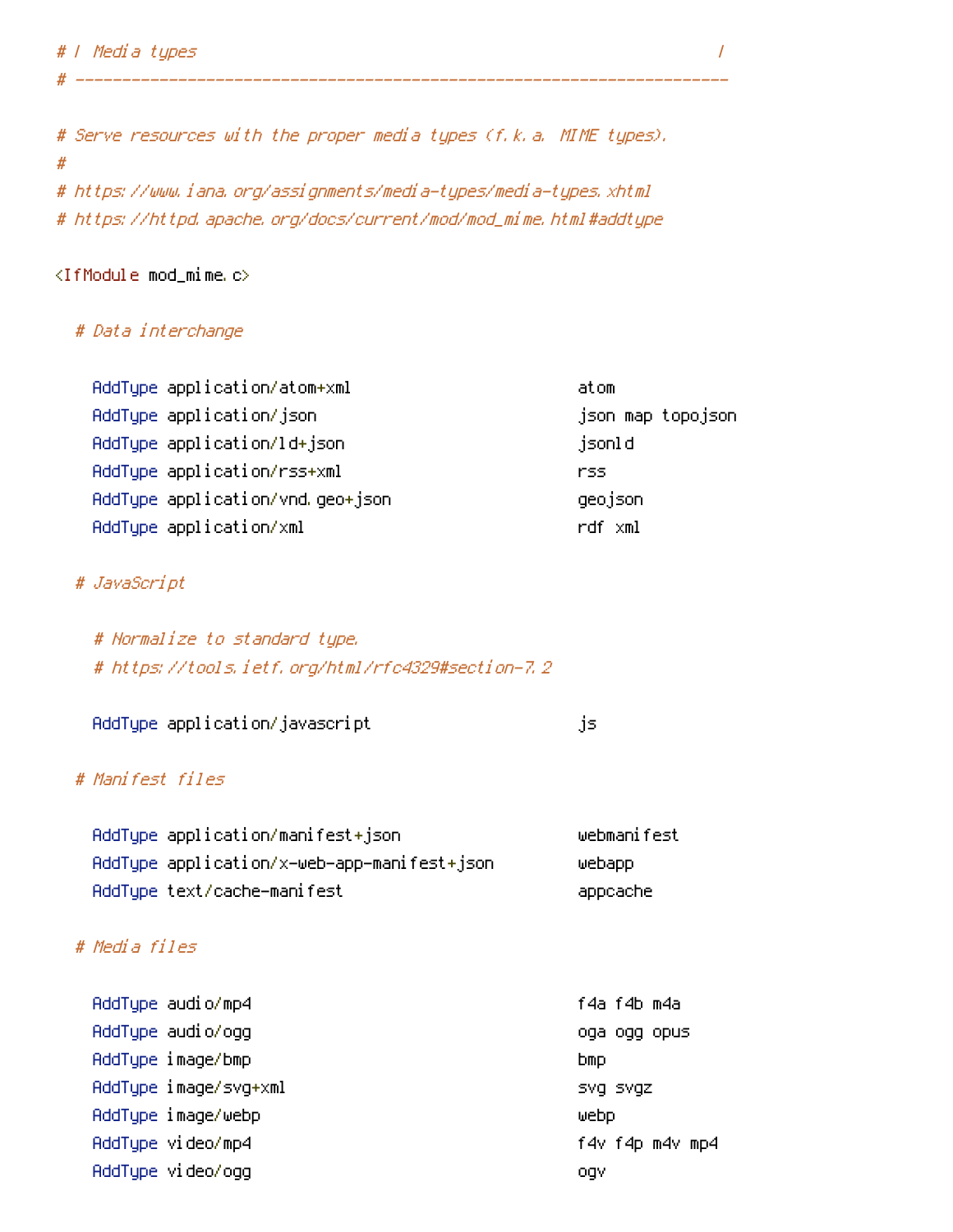| AddType video/webm  | webm  |
|---------------------|-------|
| AddType video/x-flv | -f1 v |

# Serving `.ico` image files with <sup>a</sup> different media type # prevents Internet Explorer from displaying them as images: # https://github.com/h5bp/html5 boilerplate/commit/37b5fec090d00f38de64b591bcddcb205aadf8ee

AddType image/x-icon cur icon cur icon cur ico

# # Web fonts

| AddTupe application/font-woff         | liinf f  |
|---------------------------------------|----------|
| AddTupe application/font-woff2        | liinff2. |
| AddType application/vnd.ms-fontobject | ent.     |

# Browsers usually ignore the font media types and simply sniff # the bytes to figure out the font type. # https://mimesniff.spec.whatwg.org/#matching-a-font-type-pattern # # However, Blink and WebKit based browsers will show <sup>a</sup> warning # in the console if the following font types are served with any # other media types.

| AddTupe application/x-font-ttf | tto ttf. |
|--------------------------------|----------|
| AddType font/opentype          | nt f     |

### # Other

| AddType application/octet-stream       | safariextz |
|----------------------------------------|------------|
| AddTupe application/x-bb-appworld      | bbaw       |
| AddType application/x-chrome-extension | crx.       |
| AddType application/x-opera-extension  | oex        |
| AddType application/x-xpinstall        | xpi        |
| AddTupe text/vcard                     | vcard vcf  |
| AddType text/vnd.rim.location.xloc     | xl oc      |
| AddTupe text/vtt                       | vtt        |
| AddTupe text/x-component               | htc        |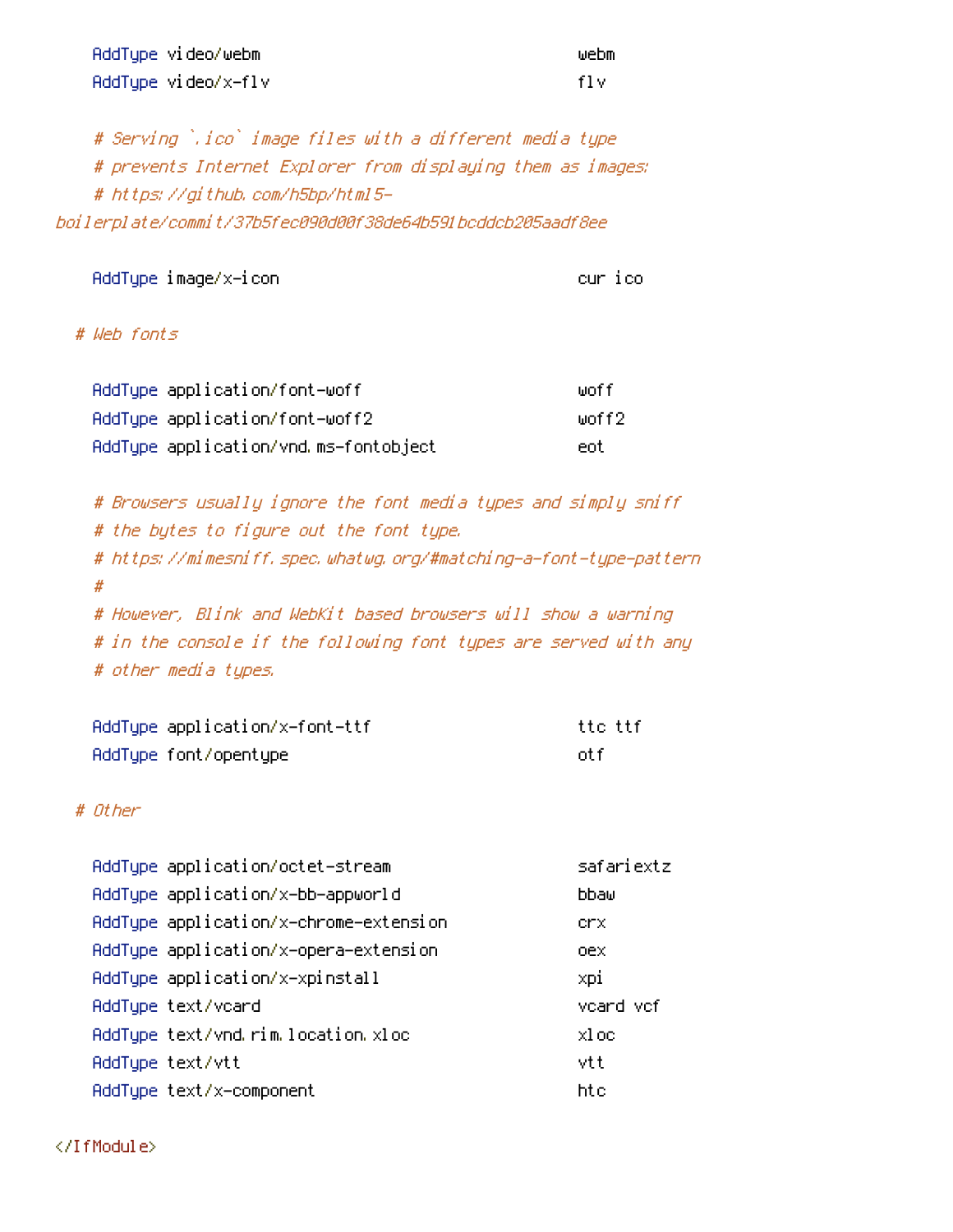# | Character encodings |

```
# Serve all resources labeled as `text/html` or `text/plain`
# with the media type `charset` parameter set to `UTF-8`.
#
# https://httpd.apache.org/docs/current/mod/core.html#adddefaultcharset
```
# ----------------------------------------------------------------------

# ----------------------------------------------------------------------

AddDefaultCharset utf-8

# - - - - - - - - - - - - - - - - - - - - - - - - - - - - - - - - - - -

# Serve the following file types with the media type `charset` # parameter set to `UTF-8`. # # https://httpd.apache.org/docs/current/mod/mod\_mime.html#addcharset

#### <IfModule mod\_mime.c>

```
AddCharset utf-8 .atom \
                         .bbaw \
                         . css \lambda.geojson \
                         .js \
                         .json \
                         .jsonld \
                         .manifest \
                         . \mathsf{rdf} \, \setminus.rss \
                         .topojson \
                         .vtt \
                         .webapp \
                         .webmanifest \
                         .xloc \
                         .xml
</IfModule>
```

| # # RFURITES | # |
|--------------|---|
|              |   |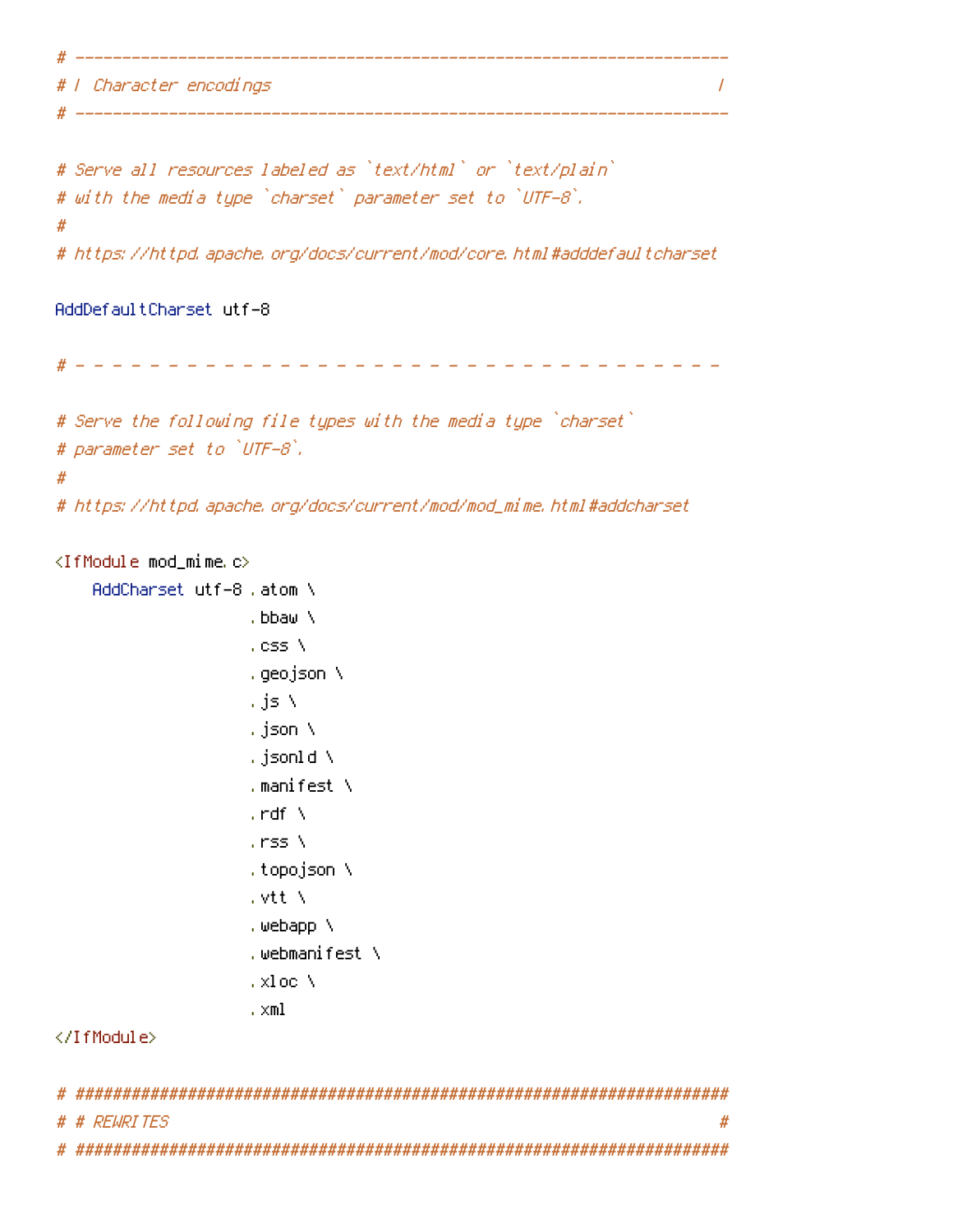# ---------------------------------------------------------------------- # | Rewrite engine | # ----------------------------------------------------------------------

```
# (1) Turn on the rewrite engine (this is necessary in order for
# the `RewriteRule` directives to work).
#
# https://httpd.apache.org/docs/current/mod/mod_rewrite.html#RewriteEngine
#
# (2) Enable the `FollowSymLinks` option if it isn't already.
#
# https://httpd.apache.org/docs/current/mod/core.html#options
#
# (3) If your web host doesn't allow the `FollowSymlinks` option,
# you need to comment it out or remove it, and then uncomment
# the `Options +SymLinksIfOwnerMatch` line (4), but be aware
# of the performance impact.
#
# https://httpd.apache.org/docs/current/misc/perf-tuning.html#symlinks
#
# (4) Some cloud hosting services will require you set `RewriteBase`.
#
# https://www.rackspace.com/knowledge_center/frequently-asked-question/why-is-
modrewrite-not-working-on-my-site
# https://httpd.apache.org/docs/current/mod/mod_rewrite.html#rewritebase
#
# (5) Depending on how your server is set up, you may also need to
# use the `RewriteOptions` directive to enable some options for
# the rewrite engine.
#
# https://httpd.apache.org/docs/current/mod/mod_rewrite.html#rewriteoptions
#
# (6) Set %{ENV:PROTO} variable, to allow rewrites to redirect with the
# appropriate schema automatically (http or https).
```
<IfModule mod\_rewrite.c>

# (1) RewriteEngine On

# (2)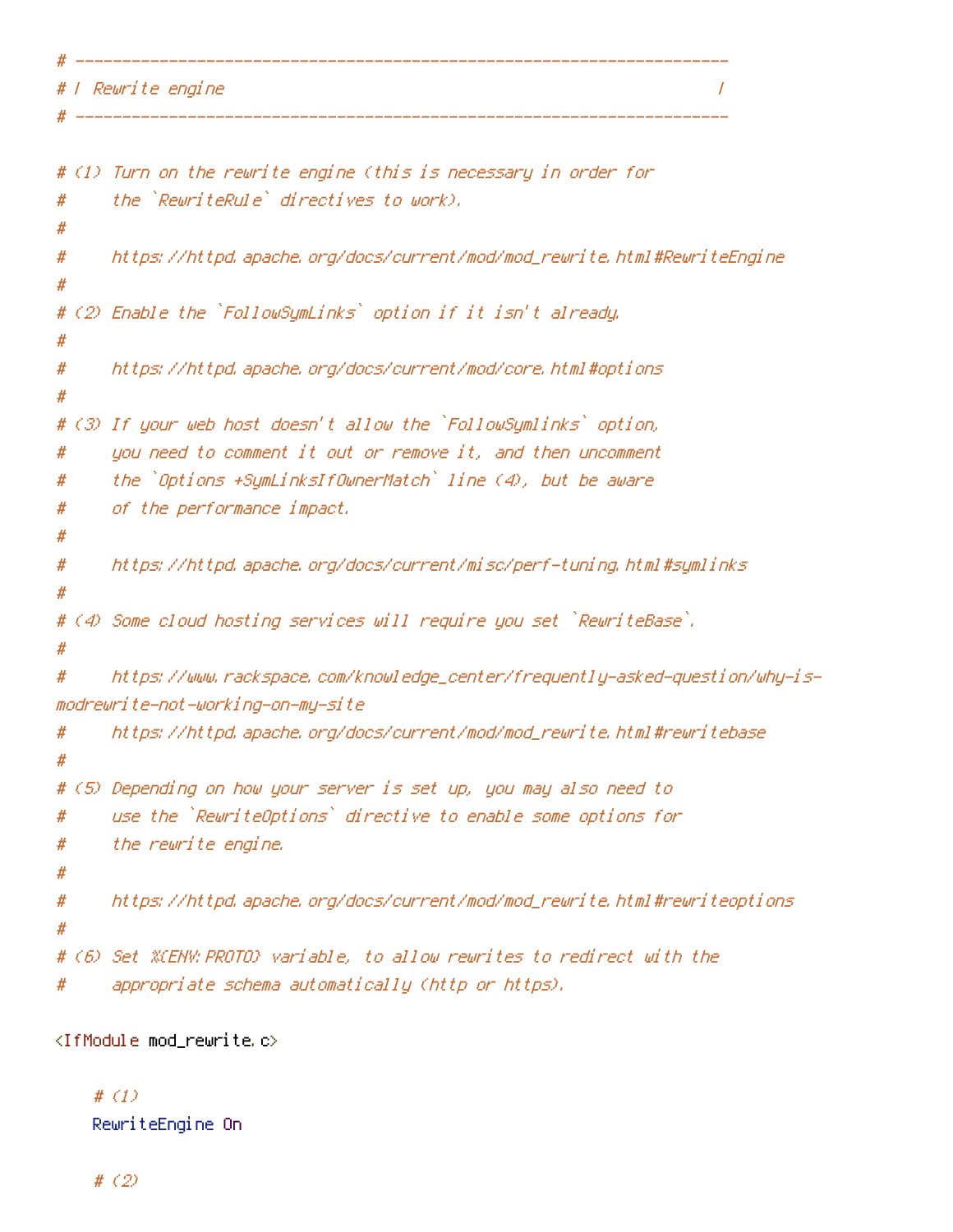```
# Options +FollowSymlinks
```

```
# (3)
Options +SymLinksIfOwnerMatch
```

```
# (4)
RewriteBase /
```

```
# (5)
# RewriteOptions <options>
```

```
# (6)
RewriteCond %{HTTPS} =on
RewriteRule ^{\wedge} - [env=proto: https]
RewriteCond %{HTTPS} !=on
RewriteRule ^{\wedge} - [env=proto:http]
```
</IfModule>

```
# ----------------------------------------------------------------------
# | Forcing `https://` |
# ----------------------------------------------------------------------
```

```
# Redirect from the `http://` to the `https://` version of the URL.
# https://wiki.apache.org/httpd/RewriteHTTPToHTTPS
```

```
<IfModule mod_rewrite.c>
   RewriteEngine On
   RewriteCond %{HTTPS} !=on
   RewriteCond %{ENV:HTTPS} !=on
   RewriteRule .* https://%{SERVER_NAME}%{REQUEST_URI} [R=301,L]
</IfModule>
# ######################################################################
# # SECURITY #
# ######################################################################
# ----------------------------------------------------------------------
# | File access |
 # ----------------------------------------------------------------------
```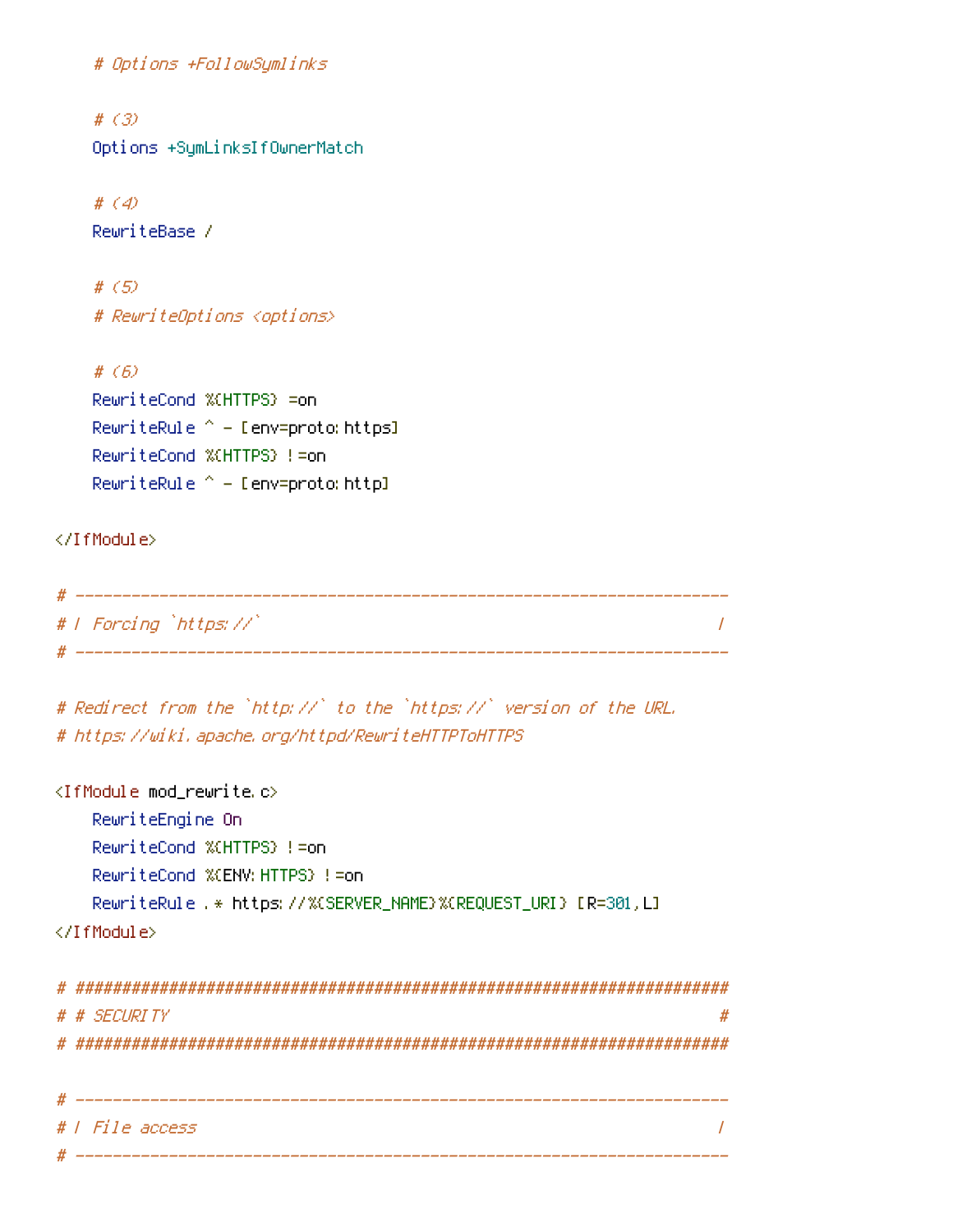```
# Block access to directories without a default document.
#
# You should leave the following uncommented, as you shouldn't allow
# anyone to surf through every directory on your server (which may
# includes rather private places such as the CMS's directories).
<IfModule mod_autoindex.c>
    Options -Indexes
</IfModule>
                     # - - - - - - - - - - - - - - - - - - - - - - - - - - - - - - - - - - -
# Block access to all hidden files and directories with the exception of
# the visible content from within the `/.well-known/` hidden directory.
#
# These types of files usually contain user preferences or the preserved
# state of an utility, and can include rather private places like, for
# example, the `.git` or `.svn` directories.
#
# The `/.well-known/` directory represents the standard (RFC 5785) path
# prefix for "well-known locations" (e.g.: `/.well-known/manifest.json`,
# `/.well-known/keybase.txt`), and therefore, access to its visible
# content should not be blocked.
#
# https://www.mnot.net/blog/2010/04/07/well-known
# https://tools.ietf.org/html/rfc5785
<IfModule mod_rewrite.c>
    RewriteEngine On
    RewriteCond %{REQUEST_URI} "!(^|/)\.well-known/([^./]+./?)+$" [NC]
    RewriteCond %{SCRIPT_FILENAME} -d [OR]
    RewriteCond %{SCRIPT_FILENAME} -f
    RewriteRule "(^|/)\." - [F]
```

```
</IfModule>
```
# - - - - - - - - - - - - - - - - - - - - - - - - - - - - - - - - - - -

# Block access to files that can expose sensitive information. # # By default, block access to backup and source files that may be # left by some text editors and can pose <sup>a</sup> security risk when anyone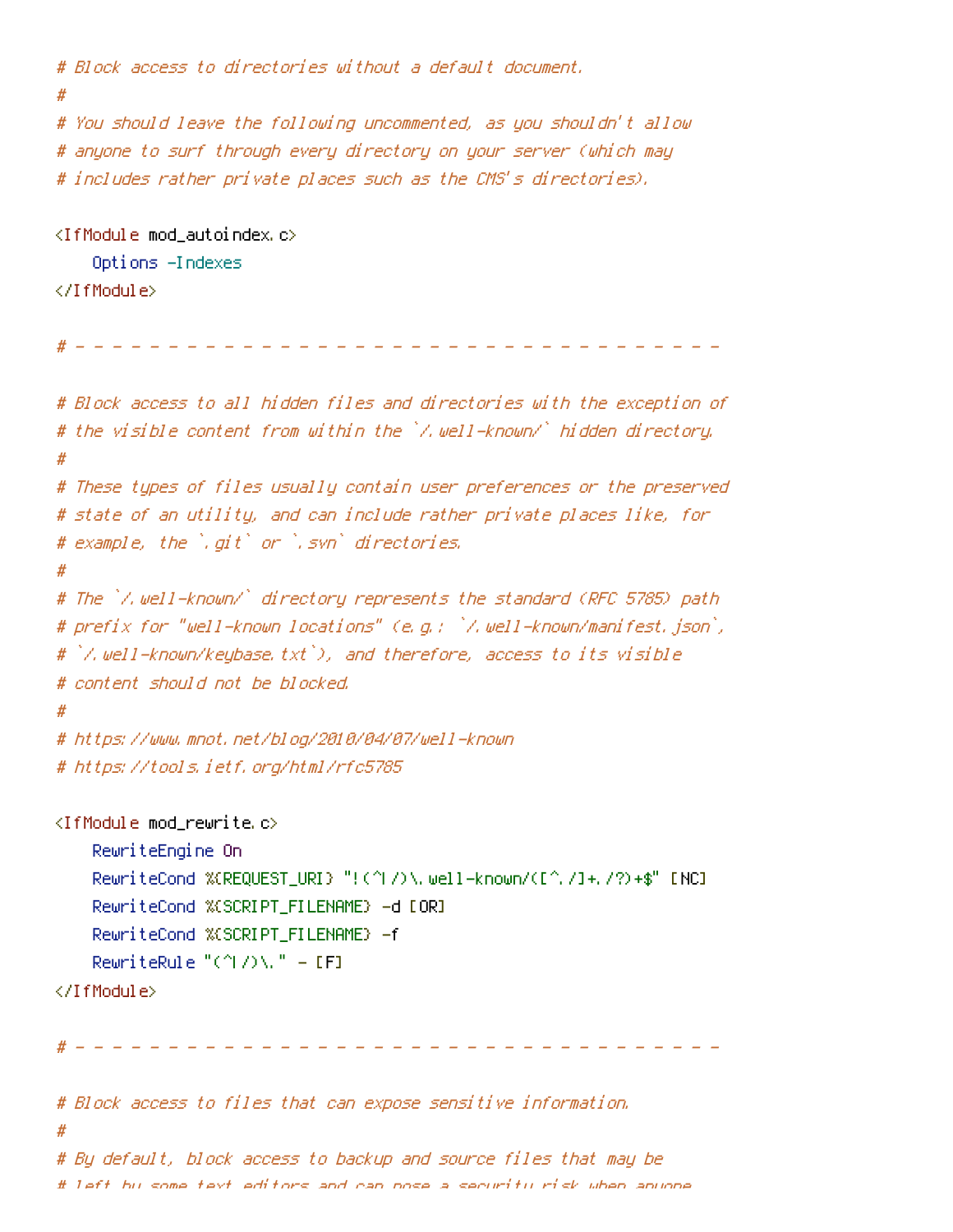```
# left by some text editors and can pose a security risk when anyone
# has access to them.
#
# http://feross.org/cmsploit/
#
# (!) Update the `<FilesMatch>` regular expression from below to
# include any files that might end up on your production server and
# can expose sensitive information about your website. These files may
# include: configuration files, files that contain metadata about the
# project (e.g.: project dependencies), build scripts, etc..
```
<FilesMatch "(^#.\*#|\.(bak|conf|dist|fla|in[ci]|log|psd|sh|sql|sw[op])|~)\$">

```
# Apache < 2.3
<IfModule !mod_authz_core.c>
    Order allow,deny
    Deny from all
    Satisfy All
</IfModule>
```

```
# Apache ≥ 2.3
<IfModule mod_authz_core.c>
    Require all denied
</IfModule>
```
### </FilesMatch>

```
# ----------------------------------------------------------------------
# | Reducing MIME type security risks |
 # ----------------------------------------------------------------------
# Prevent some browsers from MIME-sniffing the response.
#
# This reduces exposure to drive-by download attacks and cross-origin
# data leaks, and should be left uncommented, especially if the server
# is serving user-uploaded content or content that could potentially be
# treated as executable by the browser.
#
# http://www.slideshare.net/hasegawayosuke/owasp-hasegawa
# http://blogs.msdn.com/b/ie/archive/2008/07/02/ie8-security-part-v-comprehensive-
protection.aspx
\mu , and the set of second and second and \mu as \mu as \mu as \mu as \mu as \mu as \mu as \mu
```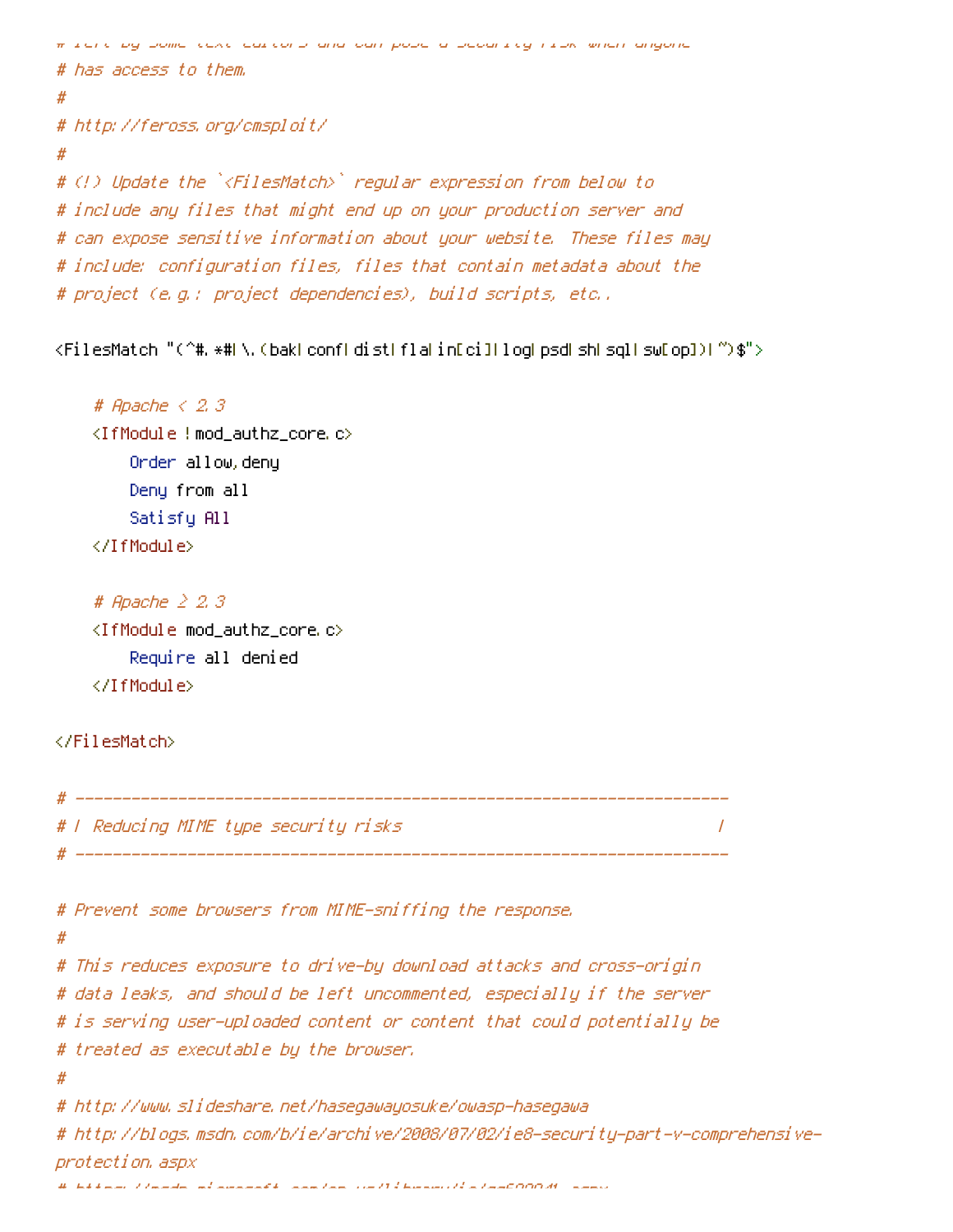# https://msdn.microsoft.com/en-us/library/ie/gg622941.aspx # https://mimesniff.spec.whatwg.org/

```
<IfModule mod_headers.c>
    Header set X-Content-Type-Options "nosniff"
</IfModule>
# ----------------------------------------------------------------------
# | Server-side technology information |
 # ----------------------------------------------------------------------
# Remove the `X-Powered-By` response header that:
#
# * is set by some frameworks and server-side languages
# (e.g.: ASP.NET, PHP), and its value contains information
# about them (e.g.: their name, version number)
#
# * doesn't provide any value to users, contributes to header
# bloat, and in some cases, the information it provides can
# expose vulnerabilities
#
# (!) If you can, you should disable the `X-Powered-By` header from the
# language / framework level (e.g.: for PHP, you can do that by setting
# `expose_php = off` in `php.ini`)
#
# https://php.net/manual/en/ini.core.php#ini.expose-php
<IfModule mod_headers.c>
    Header unset X-Powered-By
</IfModule>
 # ----------------------------------------------------------------------
 . In the server software information \mathcal I# ----------------------------------------------------------------------
# Prevent Apache from adding a trailing footer line containing
# information about the server to the server-generated documents
# (e.g.: error messages, directory listings, etc.)
#
# https://httpd.apache.org/docs/current/mod/core.html#serversignature
```
ServerSignature Off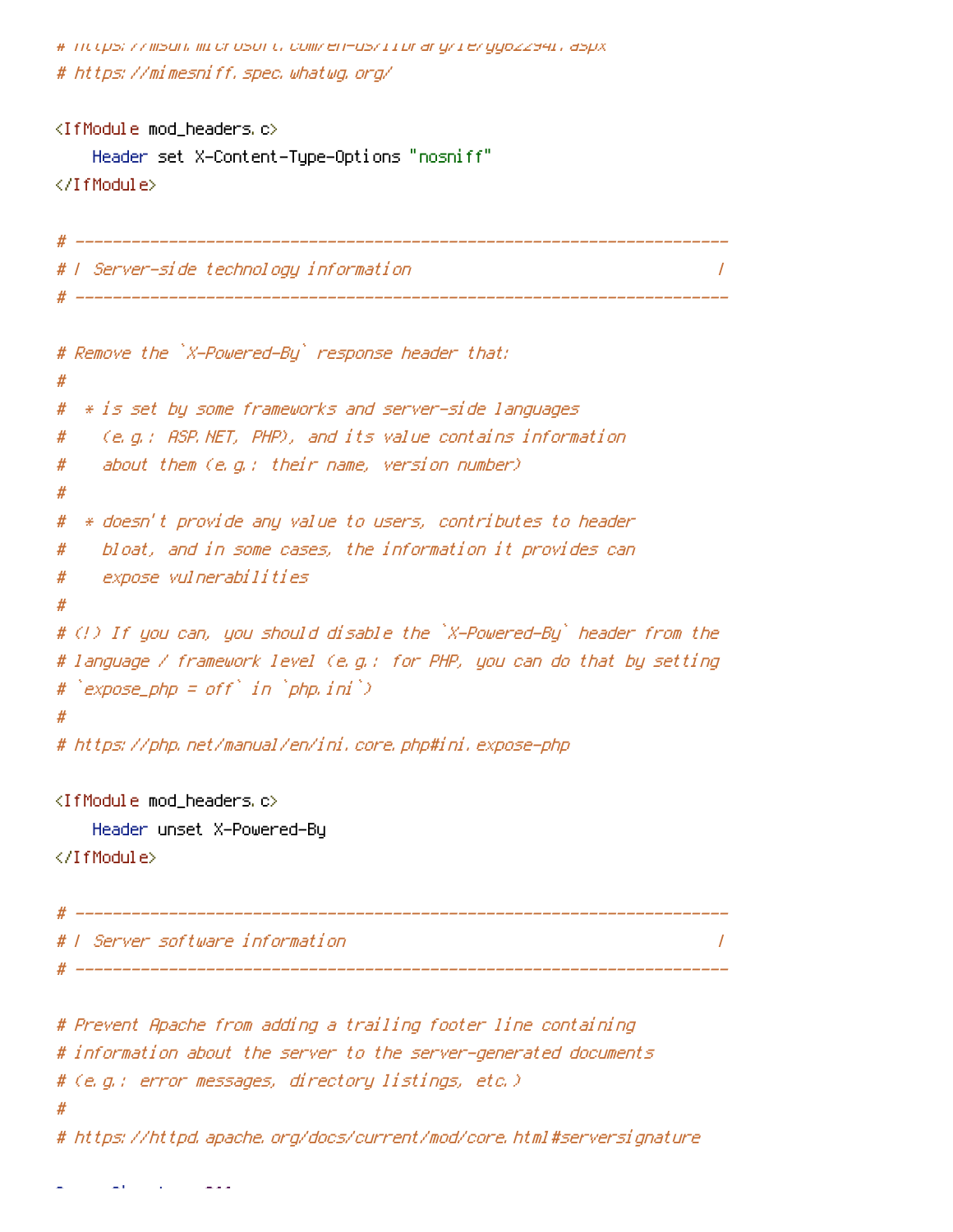```
# ######################################################################
 # WEB PERFORMANCE
# ######################################################################
# ----------------------------------------------------------------------
# | Compression |
    # ----------------------------------------------------------------------
<IfModule mod_deflate.c>
   # Force compression for mangled `Accept-Encoding` request headers
   # https://developer.yahoo.com/blogs/ydn/pushing-beyond-gzipping-25601.html
   <IfModule mod_setenvif.c>
       <IfModule mod_headers.c>
```
SetEnvIfNoCase ^(Accept-EncodXng|X-cept-Encoding|X{15}|~{15}|-{15})\$  $\hat{C}$ ((gzipHdeflate)\s\*,?\s\*)+H[X~-]{4,13}\$ HAVE\_Accept-Encoding

RequestHeader append Accept-Encoding "gzip,deflate" env=HAVE\_Accept-Encoding </IfModule>

</IfModule>

# - - - - - - - - - - - - - - - - - - - - - - - - - - - - - - - - -

```
# Compress all output labeled with one of the following media types.
#
# (!) For Apache versions below version 2.3.7 you don't need to
# enable `mod_filter` and can remove the `<IfModule mod_filter.c>`
# and `</IfModule>` lines as `AddOutputFilterByType` is still in
# the core directives.
#
# https://httpd.apache.org/docs/current/mod/mod_filter.html#addoutputfilterbytype
```

```
AddOutputFilterByType DEFLATE "application/atom+xml" \
                              "application/javascript" \
                              "application/json" \
                              "application/ld+json" \
                              "application/manifest+json" \
                              "application/rdf+xml" \
                              "application/rss+xml" \
```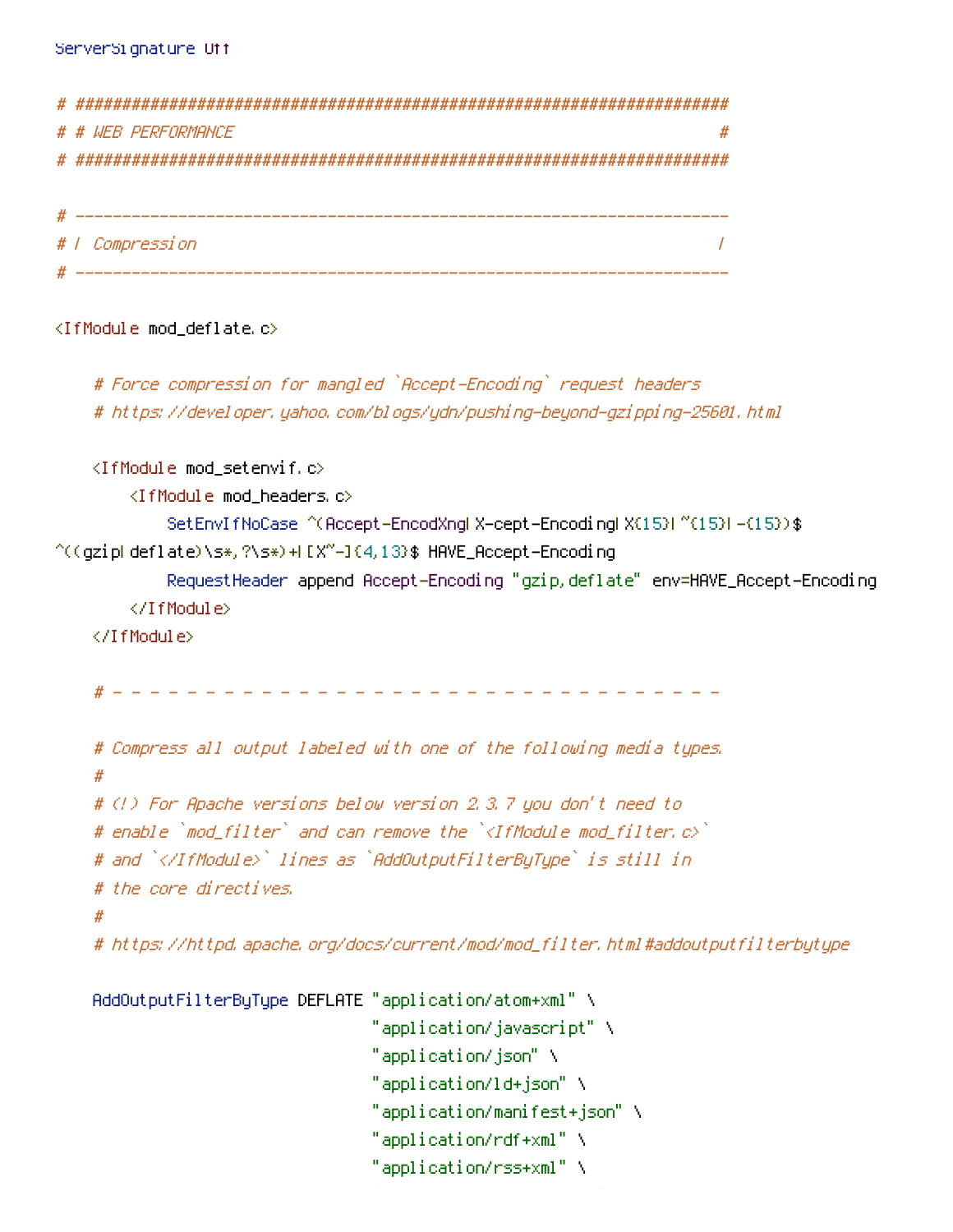```
"application/schema+json" \
"application/vnd.geo+json" \
"application/vnd.ms-fontobject" \
"application/x-font-ttf" \
"application/x-javascript" \
"application/x-web-app-manifest+json" \
"application/xhtml+xml" \
"application/xml" \
"font/eot" \
"font/opentype" \
"image/bmp" \
"image/svg+xml" \
"image/vnd.microsoft.icon" \
"image/x-icon" \
"text/cache-manifest" \
"text/css" \
"text/html" \setminus"text/javascript" \
"text/plain" \
"text/vcard" \
"text/vnd.rim.location.xloc" \
"text/vtt" \
"text/x-component" \
"text/x-cross-domain-policy" \
"text/xml"
```
# - - - - - - - - - - - - - - - - - - - - - - - - - - - - - - - - -

```
# Map the following filename extensions to the specified
# encoding type in order to make Apache serve the file types
# with the appropriate `Content-Encoding` response header
# (do note that this will NOT make Apache compress them!).
#
# If these files types would be served without an appropriate
# `Content-Enable` response header, client applications (e.g.:
# browsers) wouldn't know that they first need to uncompress
# the response, and thus, wouldn't be able to understand the
# content.
#
# https://httpd.apache.org/docs/current/mod/mod_mime.html#addencoding
```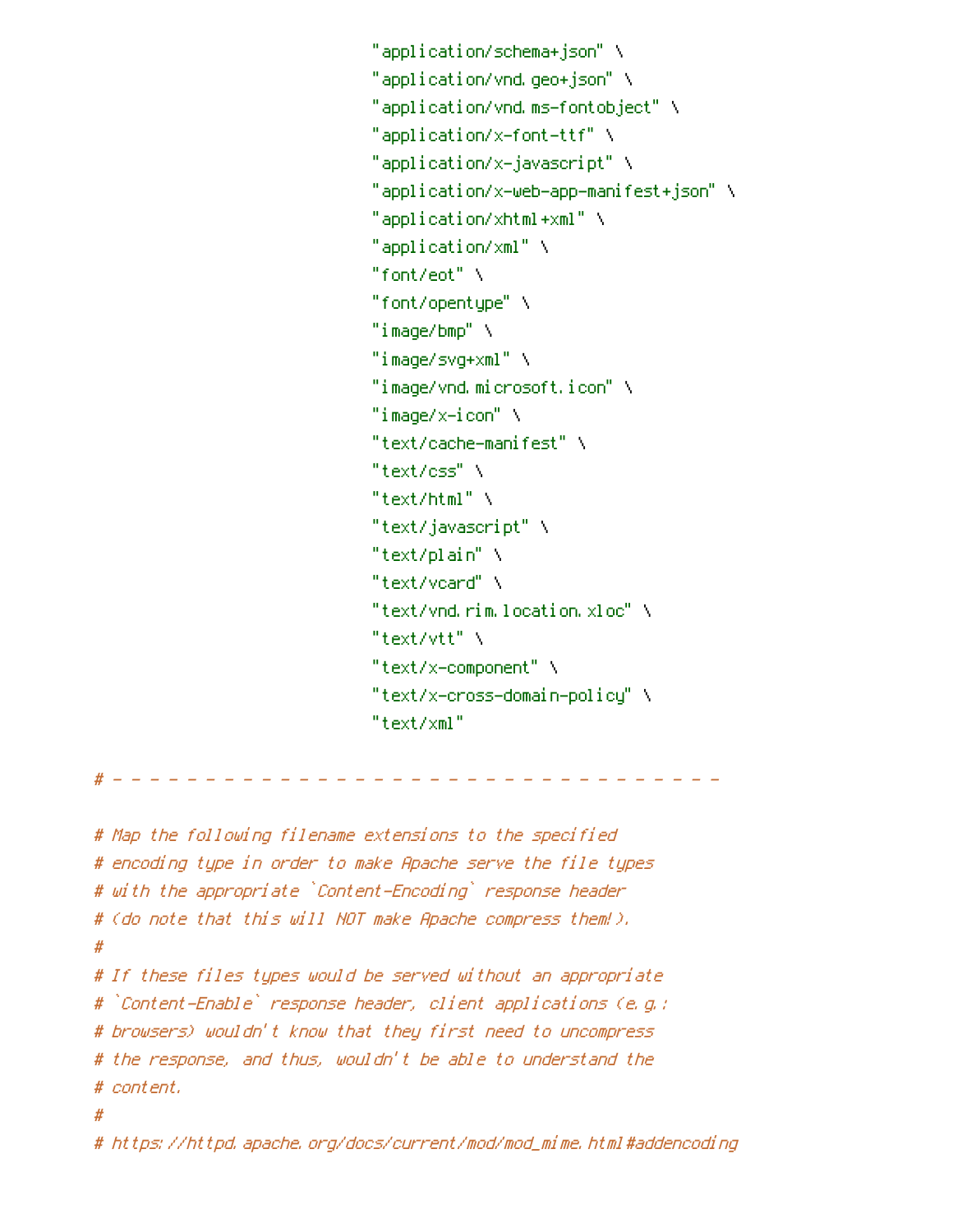<IfModule mod\_mime.c> AddEncoding gzip svgz </IfModule>

</IfModule>

```
# ----------------------------------------------------------------------
# | ETags |
# ----------------------------------------------------------------------
```
# Remove `ETags` as resources are sent with far-future expires headers. # # https://developer.yahoo.com/performance/rules.html#etags

```
# https://tools.ietf.org/html/rfc7232#section-2.3
```
# `FileETag None` doesn't work in all cases.

<IfModule mod\_headers.c> Header unset ETag

</IfModule>

FileETag None

```
# ----------------------------------------------------------------------
# | Expires headers |
# ----------------------------------------------------------------------
```

```
# Serve resources with far-future expires headers.
#
# (!) If you don't control versioning with filename-based
# cache busting, you should consider lowering the cache times
# to something like one week.
#
# https://httpd.apache.org/docs/current/mod/mod_expires.html
```
<IfModule mod\_expires.c>

| ExpiresActive on |                       |
|------------------|-----------------------|
| ExpiresDefault   | "access plus 1 month" |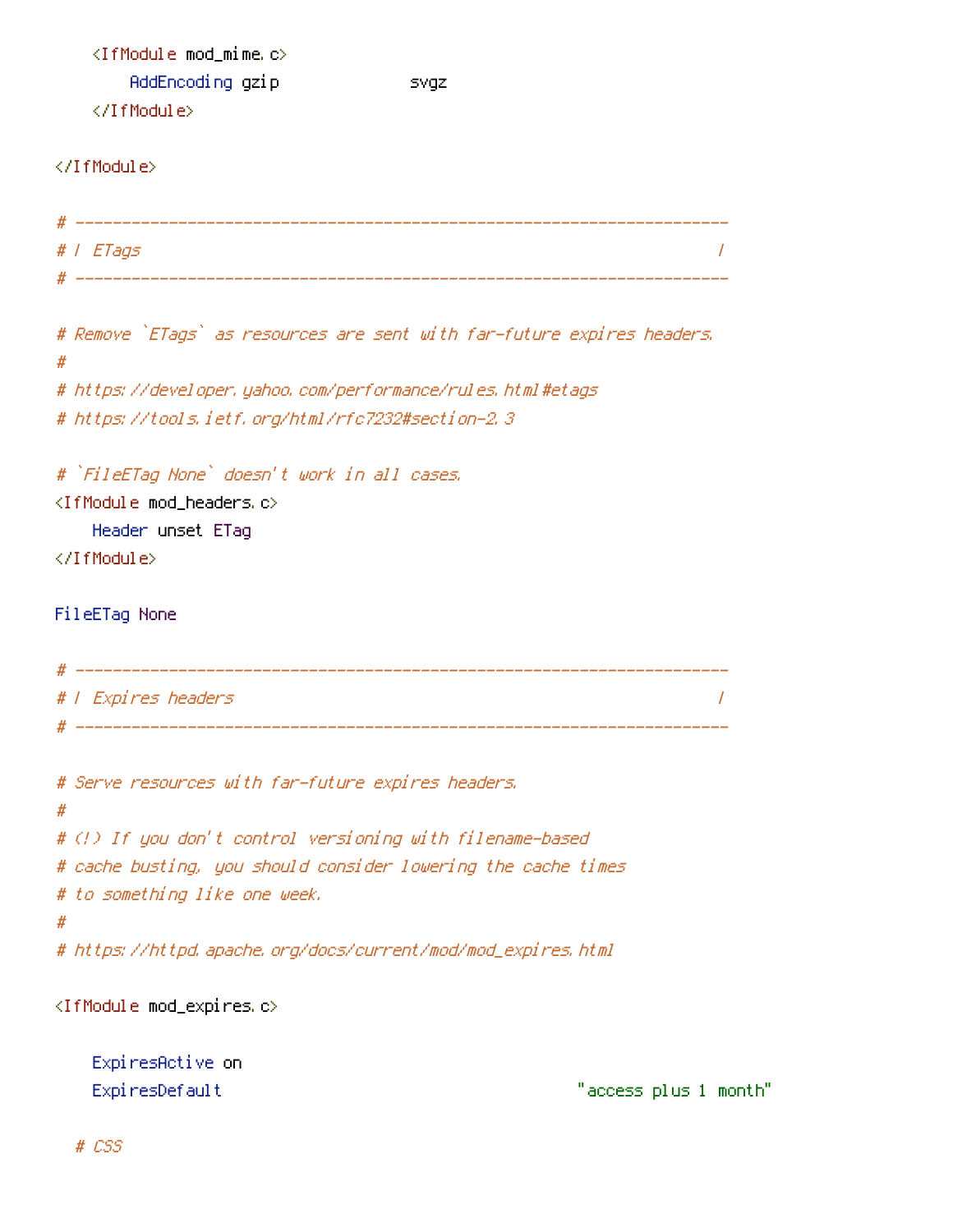# # Data interchange

|                        | ExpiresByType application/atom+xml     | "access plus 1 hour" |  |                         |
|------------------------|----------------------------------------|----------------------|--|-------------------------|
|                        | ExpiresByType application/rdf+xml      | "access plus 1 hour" |  |                         |
|                        | ExpiresByType application/rss+xml      | "access plus 1 hour" |  |                         |
|                        |                                        |                      |  |                         |
|                        | ExpiresByType application/json         |                      |  | "access plus 0 seconds" |
|                        | ExpiresByType application/ld+json      |                      |  | "access plus 0 seconds" |
|                        | ExpiresByType application/schema+json  |                      |  | "access plus 0 seconds" |
|                        | ExpiresByType application/vnd.geo+json |                      |  | "access plus 0 seconds" |
|                        | ExpiresByType application/xml          |                      |  | "access plus 0 seconds" |
| ExpiresByType text/xml |                                        |                      |  | "access plus 0 seconds" |

# # Favicon (cannot be renamed!) and cursor images

| ExpiresByType image/vnd.microsoft.icon | "access plus 1 week" |
|----------------------------------------|----------------------|
| ExpiresByType image/x-icon             | "access plus 1 week" |

### # HTML

ExpiresByType text/html "access plus 0 seconds"

# # JavaScript

| ExpiresByType application/javascript   | "access plus 1 year" |  |
|----------------------------------------|----------------------|--|
| ExpiresByType application/x-javascript | "access plus 1 year" |  |
| ExpiresByType text/javascript          | "access plus 1 year" |  |

# # Manifest files

| ExpiresByType application/manifest+json           | "access plus 1 week"    |
|---------------------------------------------------|-------------------------|
| ExpiresByType application/x-web-app-manifest+json | "access plus 0 seconds" |
| ExpiresByType text/cache-manifest                 | "access plus 0 seconds" |

# # Media files

| ExpiresByType audio/ogg | "access plus 1 month" |  |
|-------------------------|-----------------------|--|
| ExpiresByType image/bmp | "access plus 1 month" |  |
| ExpiresByType image/gif | "access plus 1 month" |  |